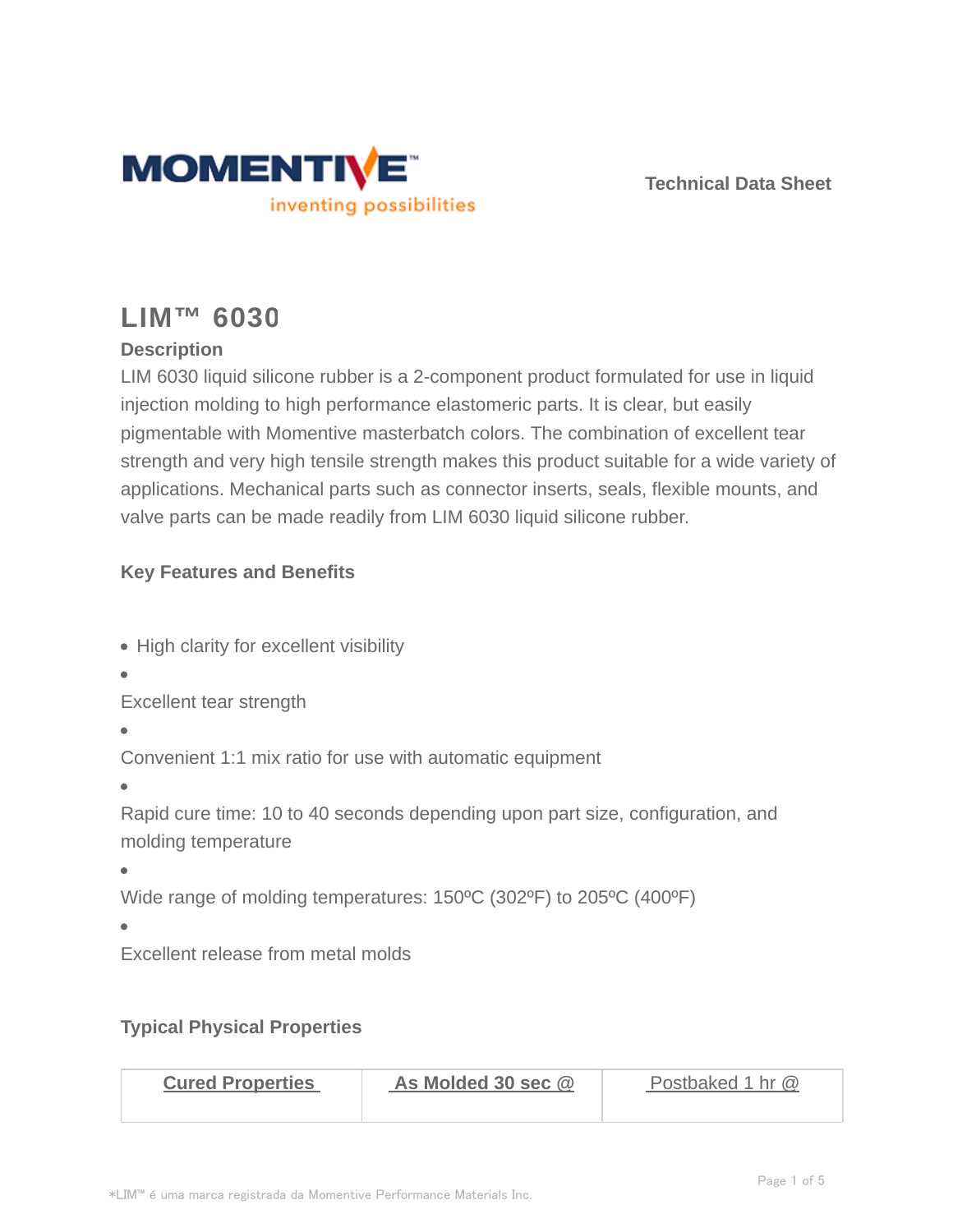|                                          | $177^{\circ}$ C (350 $^{\circ}$ F) | 204°C            |  |  |  |
|------------------------------------------|------------------------------------|------------------|--|--|--|
|                                          |                                    | $(400^{\circ}F)$ |  |  |  |
| Hardness, Shore A                        | 30                                 | 35               |  |  |  |
| durometer                                |                                    |                  |  |  |  |
| Tensile Strength, psi (MPa)<br>1200(8.3) |                                    | 1300(9.0)        |  |  |  |
| Elongation, %                            | 750                                | 675              |  |  |  |
| Tensile Modulus, 100% psi                | 120(0.83)                          | 120(0.83)        |  |  |  |
| (Mpa)                                    |                                    |                  |  |  |  |
| Tear Strength, ppi (KN/M)                | 160 (28.1)                         | 182 (31.9)       |  |  |  |
| Compression Set, % (22 hrs.              | 50                                 | 35               |  |  |  |
| @ 177°C/(350°F)                          |                                    |                  |  |  |  |
| Bashore, %                               | 51                                 | 46               |  |  |  |
| After Heat Aging 168 hr @ 177°C/350°F    |                                    |                  |  |  |  |
| Hardness, Shore A change                 | $+2$ pts.                          | 0 pts.           |  |  |  |
| Tensile change                           | $+2%$                              | 6%               |  |  |  |
| Elongation, change                       | $-1%$                              | $-7%$            |  |  |  |
| Tear Strength, change                    | $+37%$                             | $+13%$           |  |  |  |
| Bashore change                           | $-3$ pts.                          | $+2$ pts.        |  |  |  |
| <b>Electrical</b>                        |                                    |                  |  |  |  |
| Dielectric Strength, V/mil               | 470                                |                  |  |  |  |
| Dielectric Constant @ 1000               | 3.17                               |                  |  |  |  |
| Hz                                       |                                    |                  |  |  |  |
| Dissipation Factor @ 1000                | 0.0001                             |                  |  |  |  |
| <b>HZ</b>                                |                                    |                  |  |  |  |
| Volume Resistivity, ohm-cm               | $6.2 \times 10^{14}$               |                  |  |  |  |

Typical product data values should not be used as specifications. Assistance and specifications are available by contacting Momentive.

## **Potential Applications**

- sports goggles and masks
- health care equipment
- camera parts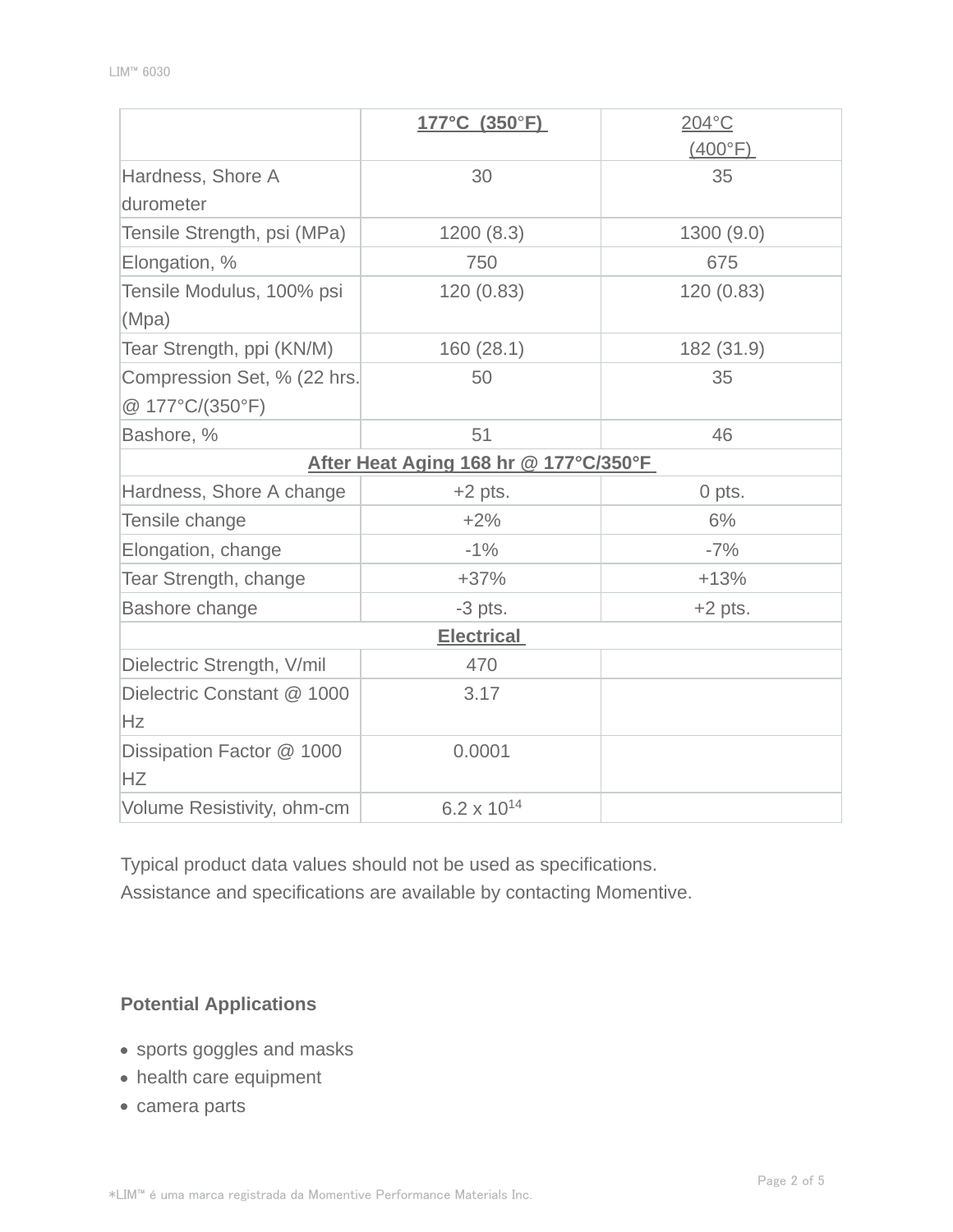• coating metal rolls

#### **Processing Recommendations**

Ready-to-use mixtures (of the components A and B) are fed directly to the injection-molding machine from the original containers by means of a metering and mixing unit. The mixture, consisting of the two components in the ratio 1:1, is injected into the heated mold. At mold temperatures of 170 - 230°C, the addition-cross linking silicone rubber typically vulcanizes, without any dissociation products, within a few seconds. High curing speed and easy demolding can help enable fully automated production of a large number of articles in short cycle times.

#### **Regulatory Compliance**

A representative sample of an analogous product to LIM 6030 met the requirements of USP Class VI and ISO 10993 under Good Laboratory Practices (GLP).

- Listed as UL 94 HB (File No. E205753)
- The ingredients are listed in the BfR recommendation XV "Silicones" (1)

Compositionally compliant with 21 CFR 177.2600 – Rubber articles intended for repeated use $(2)$ 

(1) Producer of the final article needs to test and confirm that the final product meets the extraction limits of BfR XV or corresponding EU legislation.

(2) It is the responsibility of the user to determine that the final product complies with the extractive limitations and other requirements of 21 CFR 177.2600, under their specific manufacturing procedures.

#### **Patent Status**

Nothing contained herein shall be construed to imply the nonexistence of any relevant patents or to constitute the permission, inducement or recommendation to practice any invention covered by any patent, without authority from the owner of the patent.

#### **Product Safety, Handling and Storage**

Customers should review the latest Safety Data Sheet (SDS) and label for product safety information, safe handling instructions, personal protective equipment if necessary, emergency service contact information, and any special storage conditions required for safety. Momentive Performance Materials (MPM) maintains an aroundthe-clock emergency service for its products. SDS are available at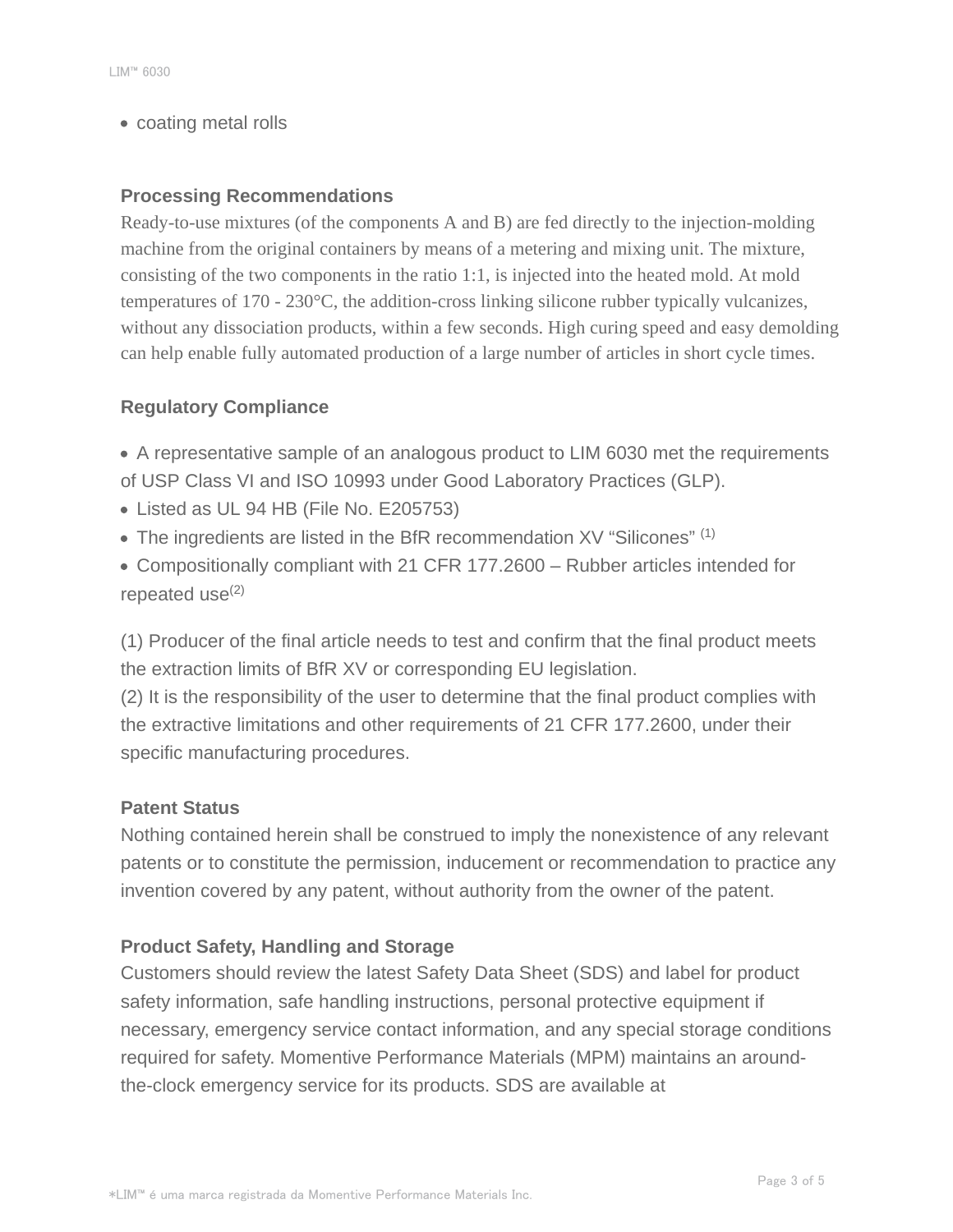www.momentive.com or, upon request, from any MPM representative. For product storage and handling procedures to maintain the product quality within our stated specifications, please review Certificates of Analysis, which are available in the Order Center. Use of other materials in conjunction with MPM products (for example, primers) may require additional precautions. Please review and follow the safety information provided by the manufacturer of such other materials.

#### **Limitations**

Customers must evaluate Momentive Performance Materials products and make their own determination as to fitness of use in their particular applications.

# **Contact Information**

Email commercial.services@momentive.com

#### **Telephone**

| <b>Americas</b> | <b>Latin America</b> | <b>EMEAI- Europe, Middle</b><br>East, Africa & India | <b>ASIA PACIFIC</b> |
|-----------------|----------------------|------------------------------------------------------|---------------------|
| +1 800 295 2392 | <b>Brazil</b>        | <b>Europe</b>                                        | <b>China</b>        |
| Toll free*      | +55 11 4534 9650     | +390510924300                                        | 800 820 0202        |
| +704 805 6946   | <b>Direct Number</b> | Direct number                                        | Toll free           |
| Direct Number   |                      |                                                      | +86 21 3860 4892    |
|                 |                      |                                                      | Direct number       |
| *All American   | <b>Mexico</b>        | <b>India, Middle East &amp;</b>                      | Japan               |
| countries       | +52 55 2169 7670     | <b>Africa</b>                                        | +81 3 5544 3111     |
|                 | <b>Direct Number</b> | + 91 44 71212207                                     | Direct number       |
|                 |                      | Direct number*                                       |                     |
|                 |                      | *All Middle Eastern                                  | <b>Korea</b>        |
|                 |                      | countries, Africa, India,                            | +82 2 6201 4600     |

For literature and technical assistance, visit our website at: www.momentive.com

#### **DISCLAIMER:**